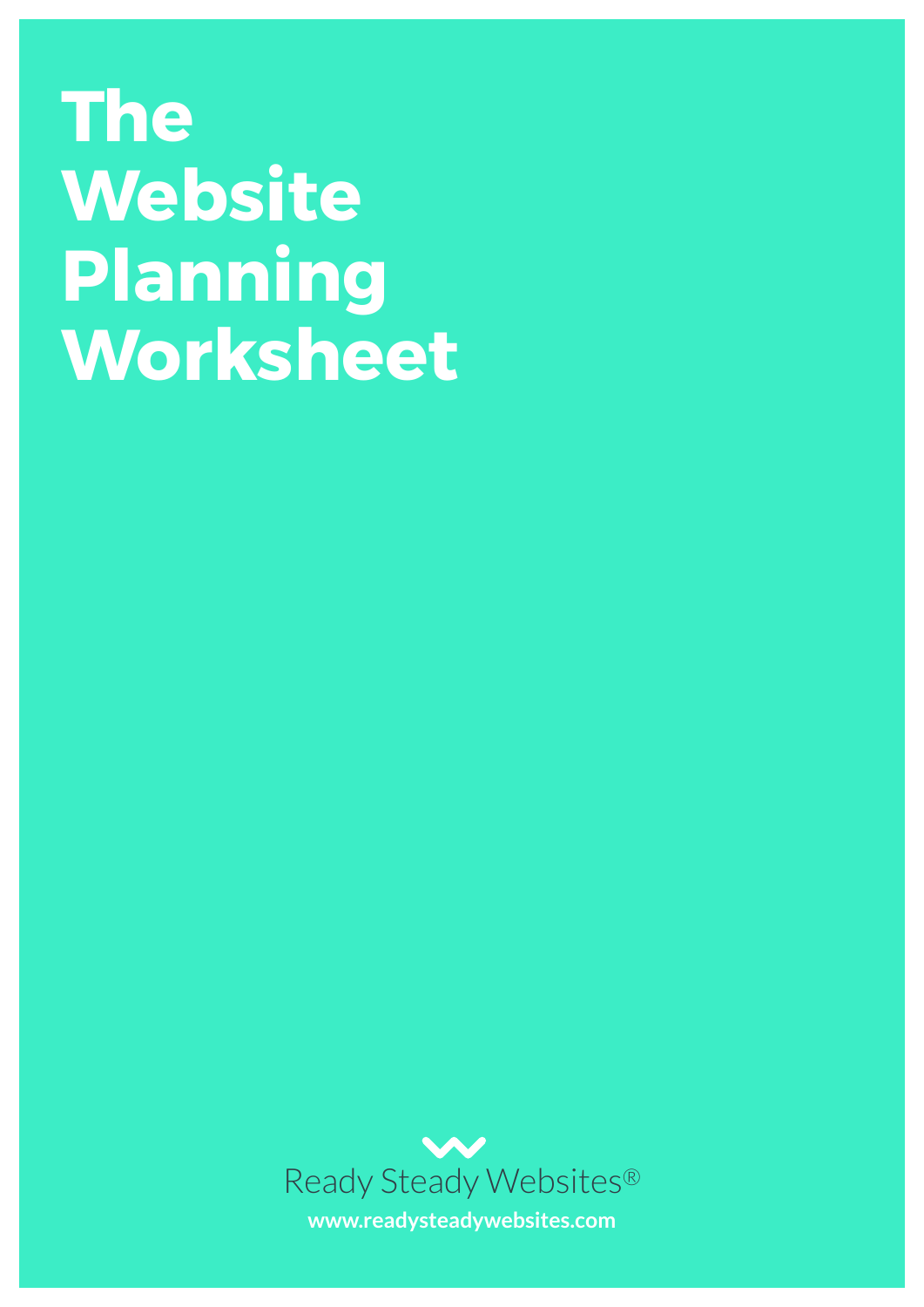# **The intro…**

Use this worksheet to help you get a good idea of what you want your ideal website to look like and how you want it structured.

Do a bit of research and go and look at websites of companies that you use regularly and think about what it is about their website that makes you their visitor or customer. Try and look at three different examples.

Now go and visit the websites of your competitors. What is it that you think works on their websites? What doesn't work?

Are there any other websites that inspire you?

Are there any websites that you have visited before that you really didn't like or you thought just didn't work? Go back and have another look at them and work out why that is.

Note down the findings of your research on the next pages.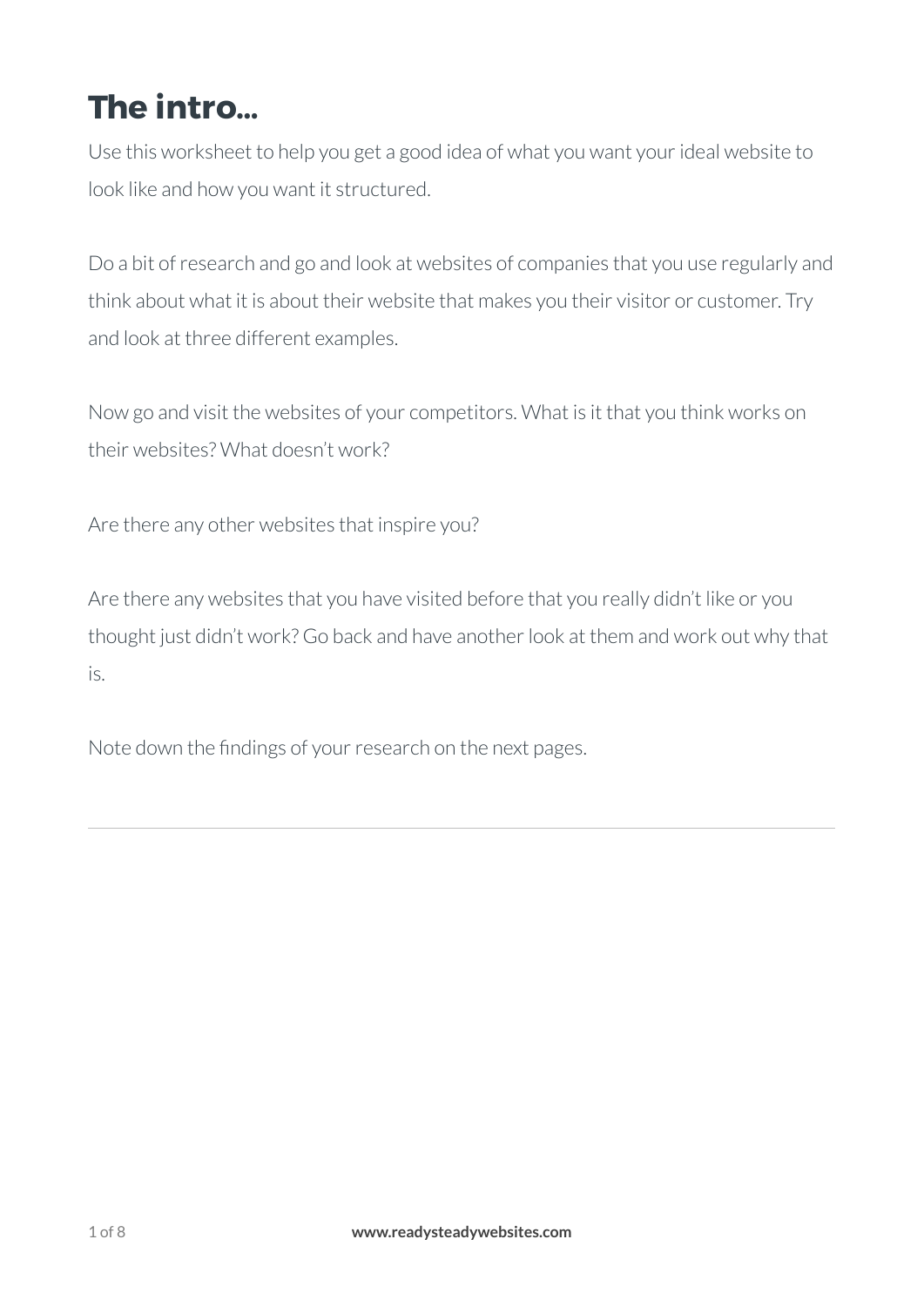# **Your Research Notes**

## **The Websites You Use Regularly**

*Website name:* 

*Your thoughts from your research:* 

*Website name:* 

*Your thoughts from your research:* 

*Website name:*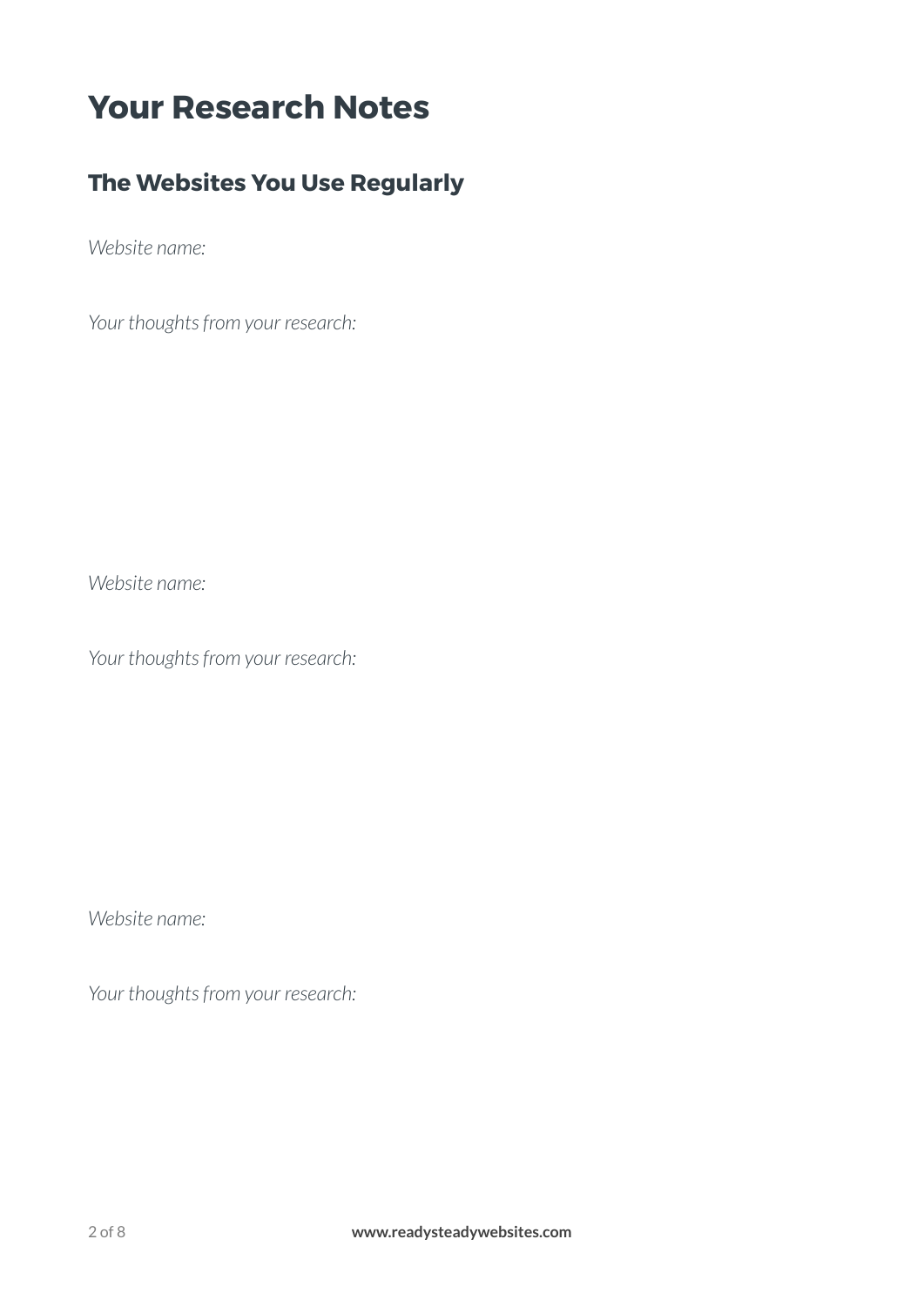## **Your Competitors**

*Website name:* 

*Your thoughts from your research:* 

*Website name:* 

*Your thoughts from your research:* 

*Website name:*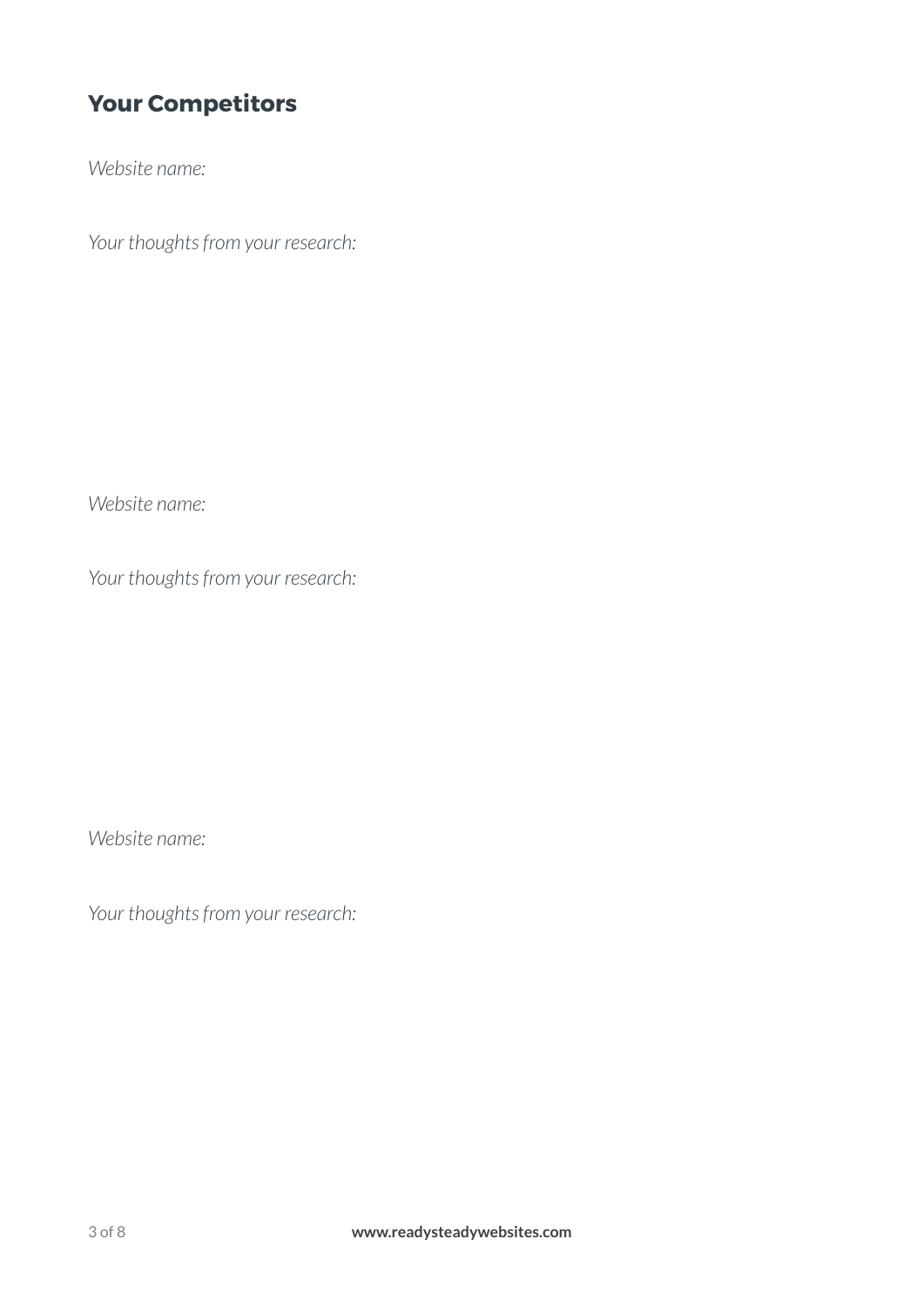# **Other Websites That Inspire You**

*Website name:* 

*Your thoughts from your research:* 

*Website name:* 

*Your thoughts from your research:* 

*Website name:*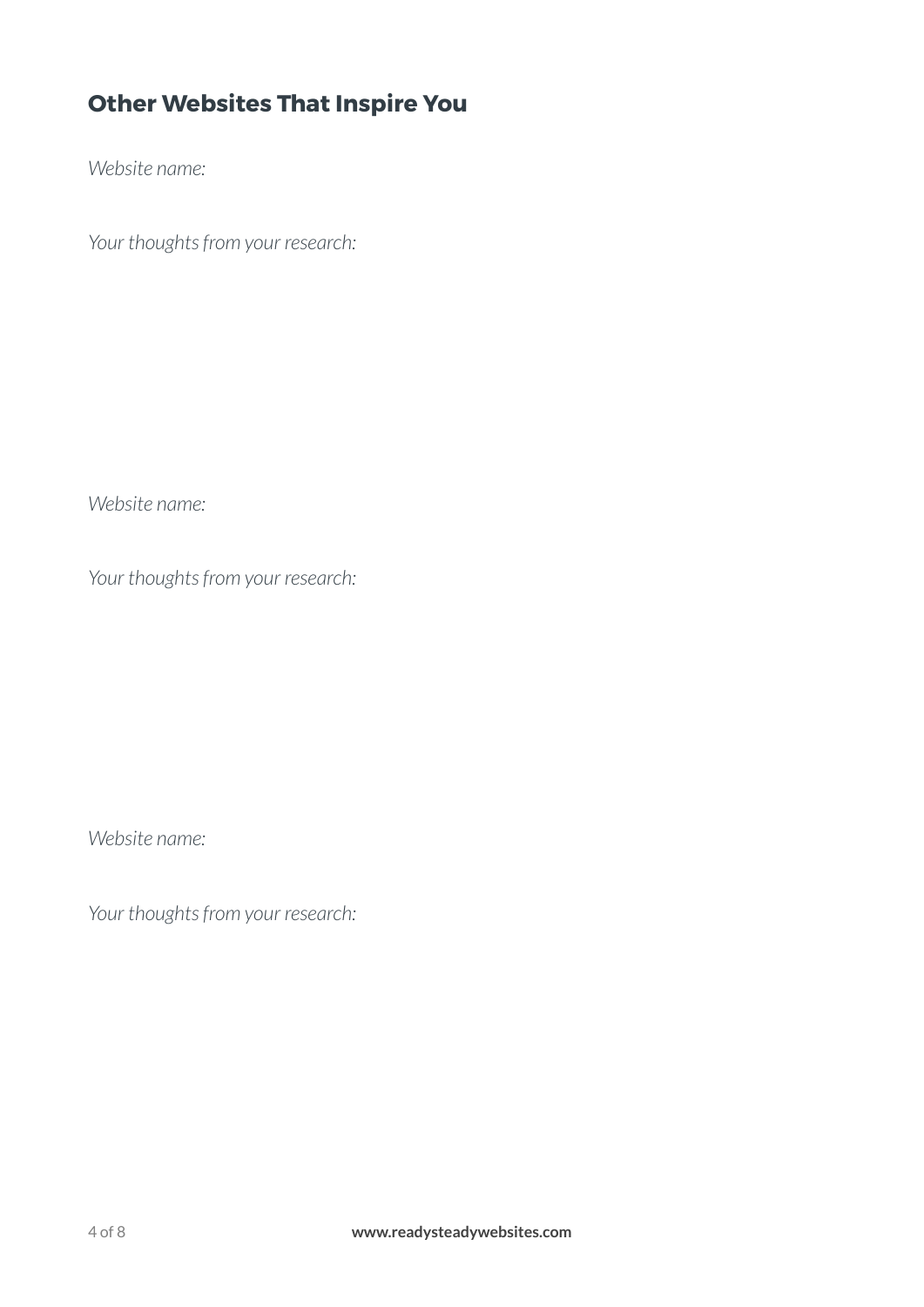## **Websites You Really Don't Like**

*Website name:* 

*Your thoughts from your research:* 

*Website name:* 

*Your thoughts from your research:* 

*Website name:*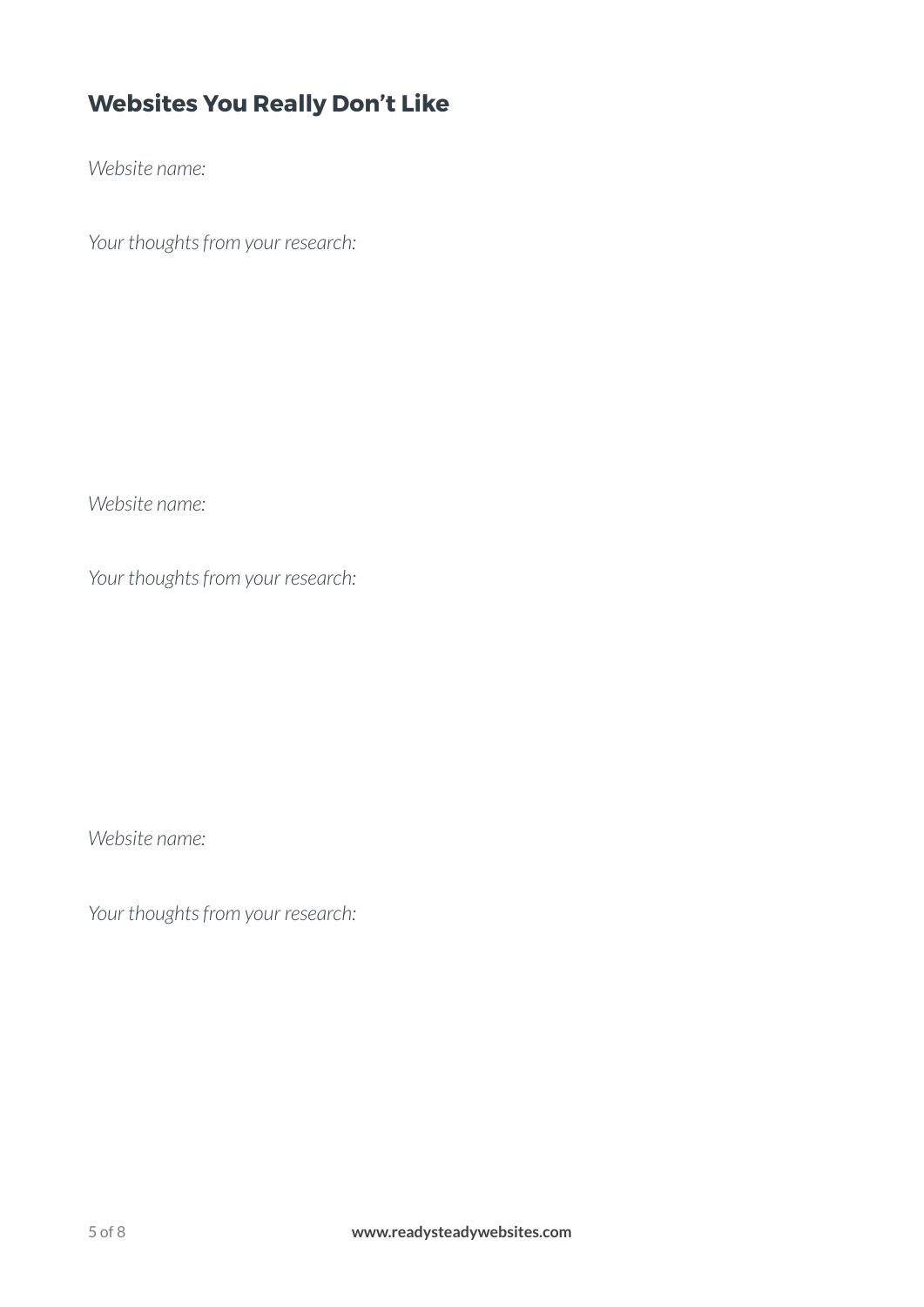# **What's next?**

Looking back through your notes try and see if there are any recurring themes across the websites you have visited. Using these common themes try and identify the following.

#### **Three things you think work well on a website and would attract customers eg. well laid out.**

*1. 2. 3.* 

## **Three things you would definitely avoid using on your website.**

- *1. 2.*
- *3.*

#### **Note down any design styles / trends / layouts you would consider using on your website.**

*1. 2. 3.*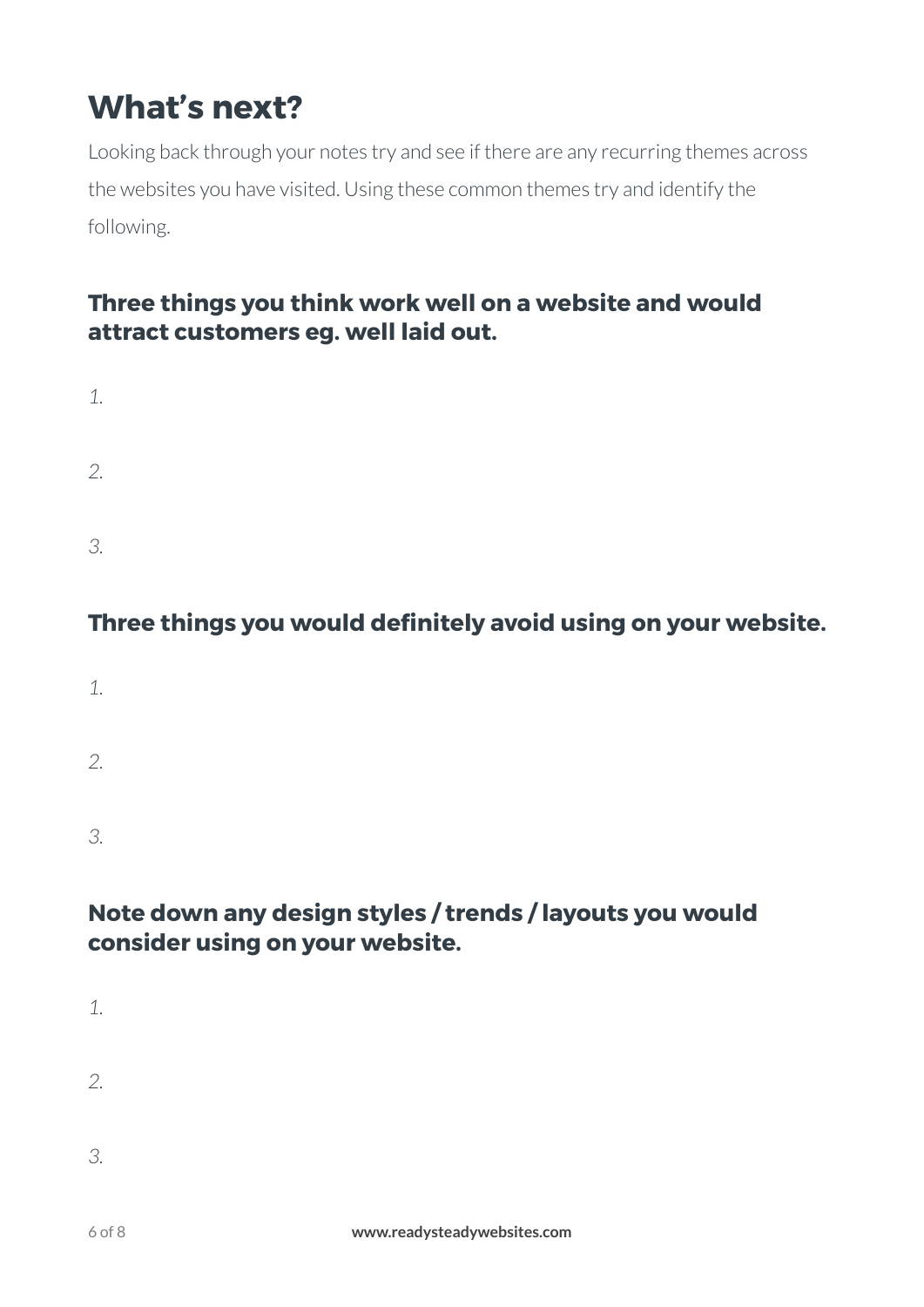# **Your Sitemap**

A sitemap is sometimes also referred to as information architecture but we think you'll agree that sitemap is a bit more snappy!

There are lots of different tools and software out there that you can use to help you create your sitemap but the one we think works best is the good old post it and pen method! So grab some post its,\* grab a pen or perhaps a few in different colours if you like and use the guide on the next pages to get started on the three tasks included in this worksheet.

This activity is really useful whether you have a website already or not. If you do already have a website, try and put your current sitemap out of your head, imagine you are starting from scratch and really think about your website visitor's journey. It will be interesting to see how much difference there is between what you come up with today and what you already have.

\* Other sticky notes providers also available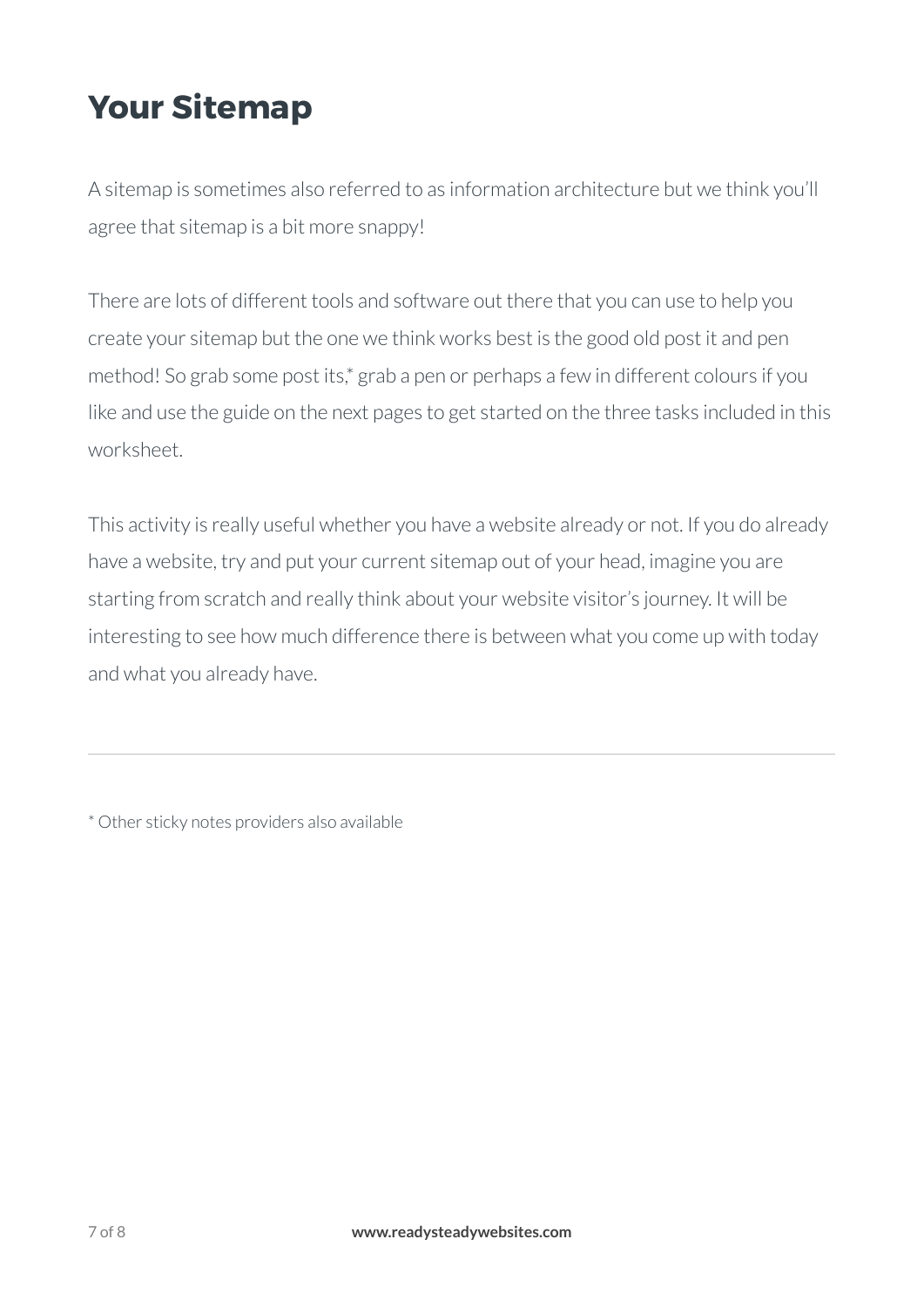# **What A Sitemap Looks Like**



This is a very basic example of a sitemap. The post it notes across the top are the pages that would appear in the top navigation or menu of the website. The products numbered 1-3 would be on the product page or could be in a drop down menu from the products menu item in the main navigation as they look in the photo.

The three lead magnets off to the side would be stand alone pages (lead magnets are free downloads you create and provide in exchange for an email address). In this example, they would be there on the website but they would only be accessed via a direct link such as a link to a free download from a Facebook post. They wouldn't appear in the navigation at all. On your website you may want to have your lead magnets in the navigation, on a free resources page or dotted around your content, that's also fine!

So let's put this in to practice on the next page.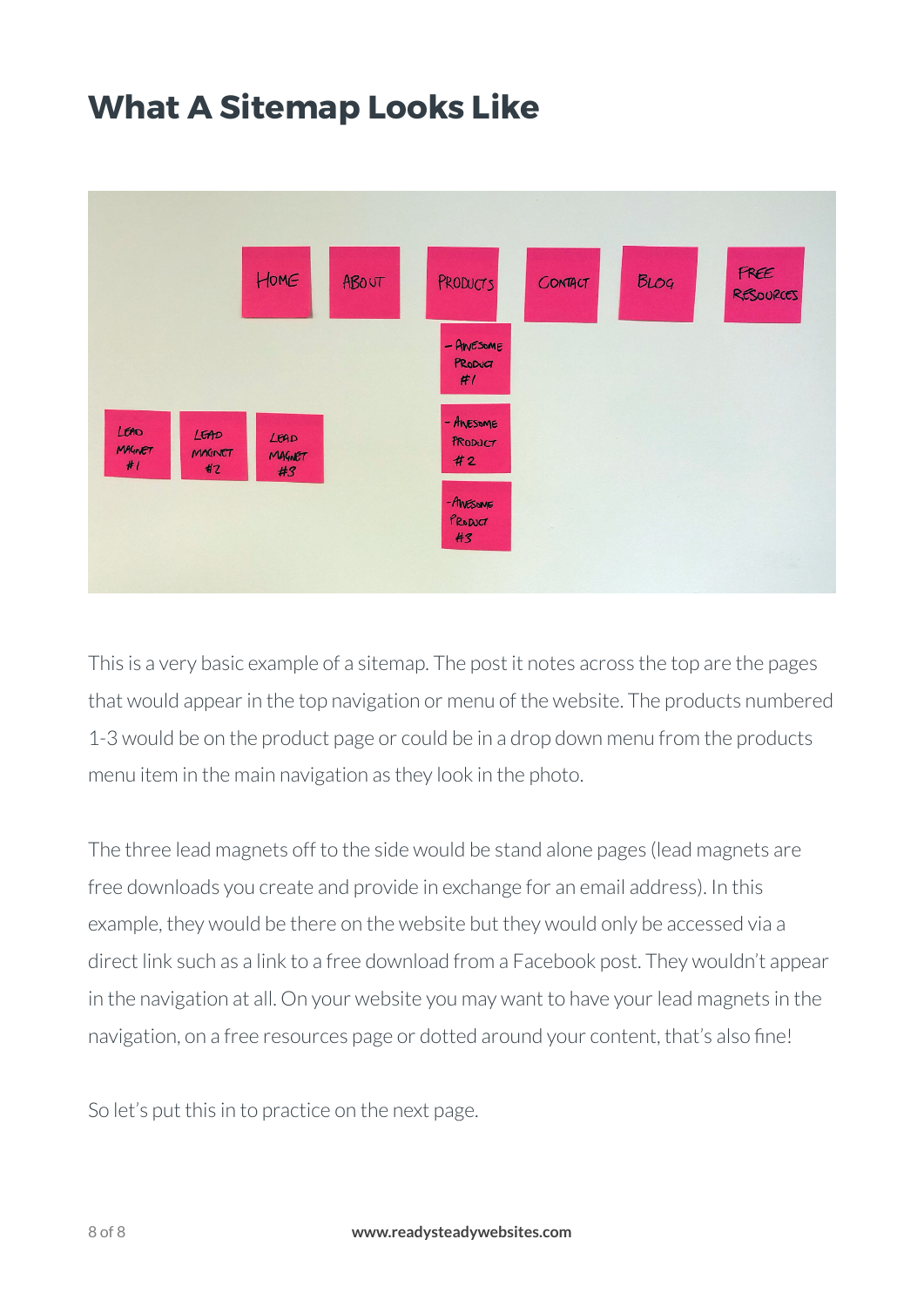# **Task Number 1**

Think about the pages you need on your website. Perhaps think about the websites you researched to help you do this. Write a post it note for each page you want on your website.

## **Task Number 2**

Stick your post its on the wall in the way you think you would like the pages laid out on your website. Before you do this, consider these two top tips. Also, remember to consider what you thought about the websites you looked at in your research.

#### *Top Tip 1*

You shouldn't have any more than eight menu items in your top navigation or main menu. Eight is the absolute maximum. We would recommend trying to stick to six or less. Too many options and your menu will start to look cluttered and it will be difficult for your website visitor to see what they are looking for.

#### *Top Tip 2*

Everything on your website should be no more than three clicks away for your website visitor. Using the sitemap in the photo if they arrive on the homepage, their first click is on the products menu item, their second click is on product they like, their third click is to buy it. That's nice and easy for them. They are still interested when they see the buy button. Any more than that and they might give up.

# **Task Number 3**

Once you have completed your sitemap take a step back and have a look at it. Does it flow nicely for the website visitor? Is everything within three clicks? Once you are happy it might be helpful to get some feedback. Take a photo of your sitemap and pop it in the [Facebook group](https://www.facebook.com/groups/readysteadywebsites/) to see what others think. Don't be worried about doing that. Everyone in the group is there because they are striving to make their website work for them too and feedback is really useful to help everyone improve! We will be in there to give you our thoughts too.